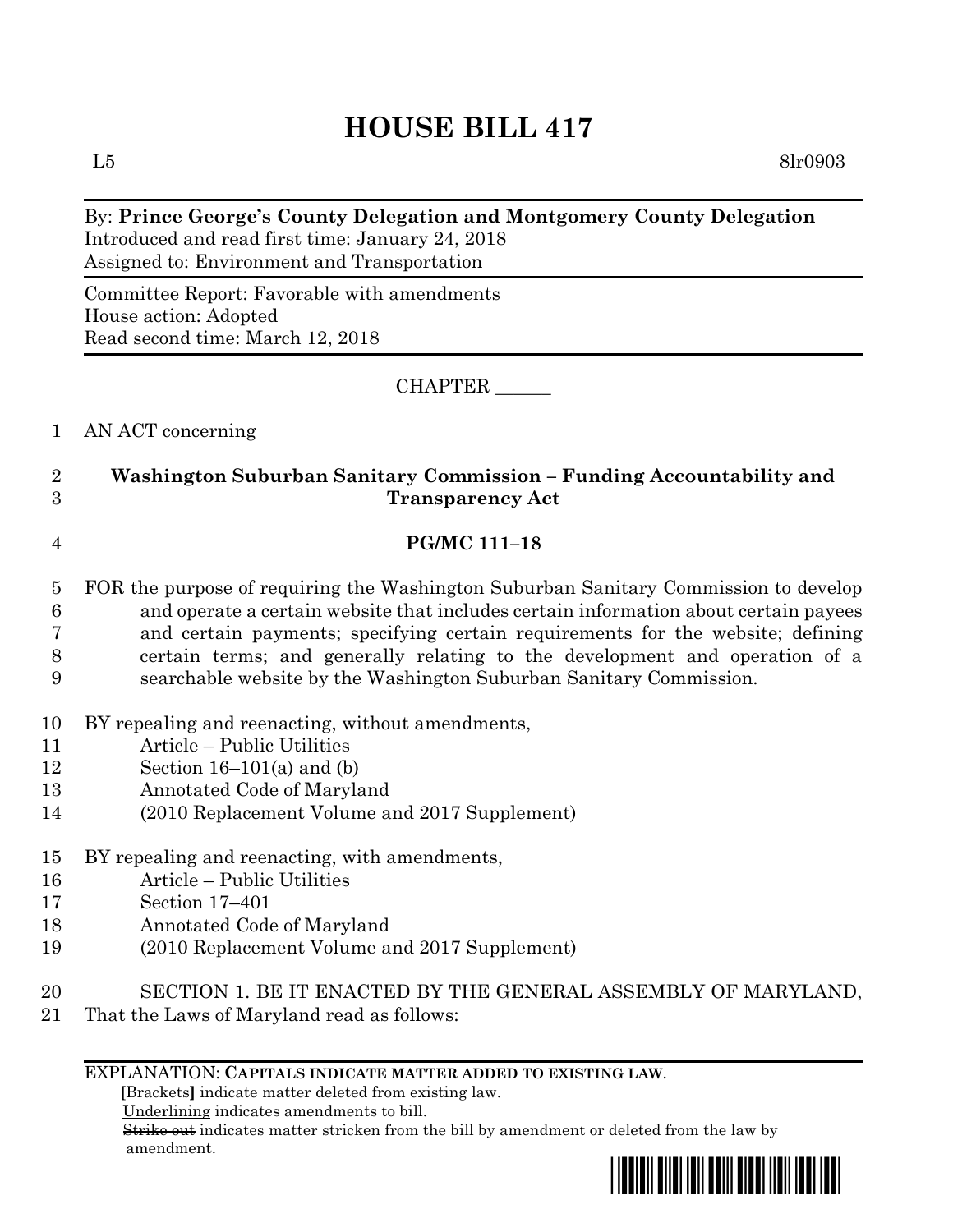|                          | $\overline{2}$<br><b>HOUSE BILL 417</b>                                                                                                                                                                                                                                                                                |
|--------------------------|------------------------------------------------------------------------------------------------------------------------------------------------------------------------------------------------------------------------------------------------------------------------------------------------------------------------|
| $\mathbf{1}$             | <b>Article - Public Utilities</b>                                                                                                                                                                                                                                                                                      |
| $\overline{2}$           | $16 - 101.$                                                                                                                                                                                                                                                                                                            |
| 3                        | In this division the following words have the meanings indicated.<br>(a)                                                                                                                                                                                                                                               |
| 4                        | "Commission" means the Washington Suburban Sanitary Commission.<br>(b)                                                                                                                                                                                                                                                 |
| $\overline{5}$           | $17 - 401.$                                                                                                                                                                                                                                                                                                            |
| 6<br>7                   | (1)<br>IN THIS SECTION THE FOLLOWING WORDS HAVE THE MEANINGS<br>(A)<br>INDICATED.                                                                                                                                                                                                                                      |
| 8<br>9                   | "PAYEE" MEANS A PERSON THAT RECEIVES FROM THE<br>(2)<br>(I)<br>COMMISSION AN AGGREGATE PAYMENT OF \$25,000 IN A SINGLE FISCAL YEAR.                                                                                                                                                                                    |
| 10                       | "PAYEE" DOES NOT INCLUDE:<br>(II)                                                                                                                                                                                                                                                                                      |
| 11<br>12                 | A COMMISSION EMPLOYEE WITH RESPECT TO THE<br>1.<br><b>EMPLOYEE'S COMPENSATION; OR</b>                                                                                                                                                                                                                                  |
| 13<br>14                 | A COMMISSION RETIREE WITH RESPECT TO THE<br>2.<br>RETIREE'S RETIREMENT ALLOWANCE.                                                                                                                                                                                                                                      |
| 15<br>16<br>17           | "SEARCHABLE WEBSITE" MEANS A WEBSITE<br>(3)<br><b>CREATED</b><br>IN<br>ACCORDANCE WITH THIS SECTION THAT DISPLAYS AND SEARCHES PAYMENT DATA<br>OF THE COMMISSION.                                                                                                                                                      |
| 18                       | $[(a)]$ (B)<br>The Commission shall:                                                                                                                                                                                                                                                                                   |
| 19<br>20<br>21           | publish annually in at least one newspaper in Montgomery County and<br>(1)<br>one newspaper in Prince George's County a copy of the current financial statement of the<br>Commission;                                                                                                                                  |
| 22<br>23                 | employ a certified public accountant licensed to practice in the State to<br>(2)<br>audit the books and accounts of the Commission;                                                                                                                                                                                    |
| 24<br>$25\,$             | keep available for public inspection during business hours at its<br>(3)<br>principal office the annual audit and current financial statement; and                                                                                                                                                                     |
| 26<br>$27\,$<br>28<br>29 | file annually with the county executives and county councils of<br>(4)<br>Montgomery County and Prince George's County, and the Montgomery County and Prince<br>George's County Senate and House delegations to the Maryland General Assembly a<br>certified copy of the annual audit and current financial statement. |